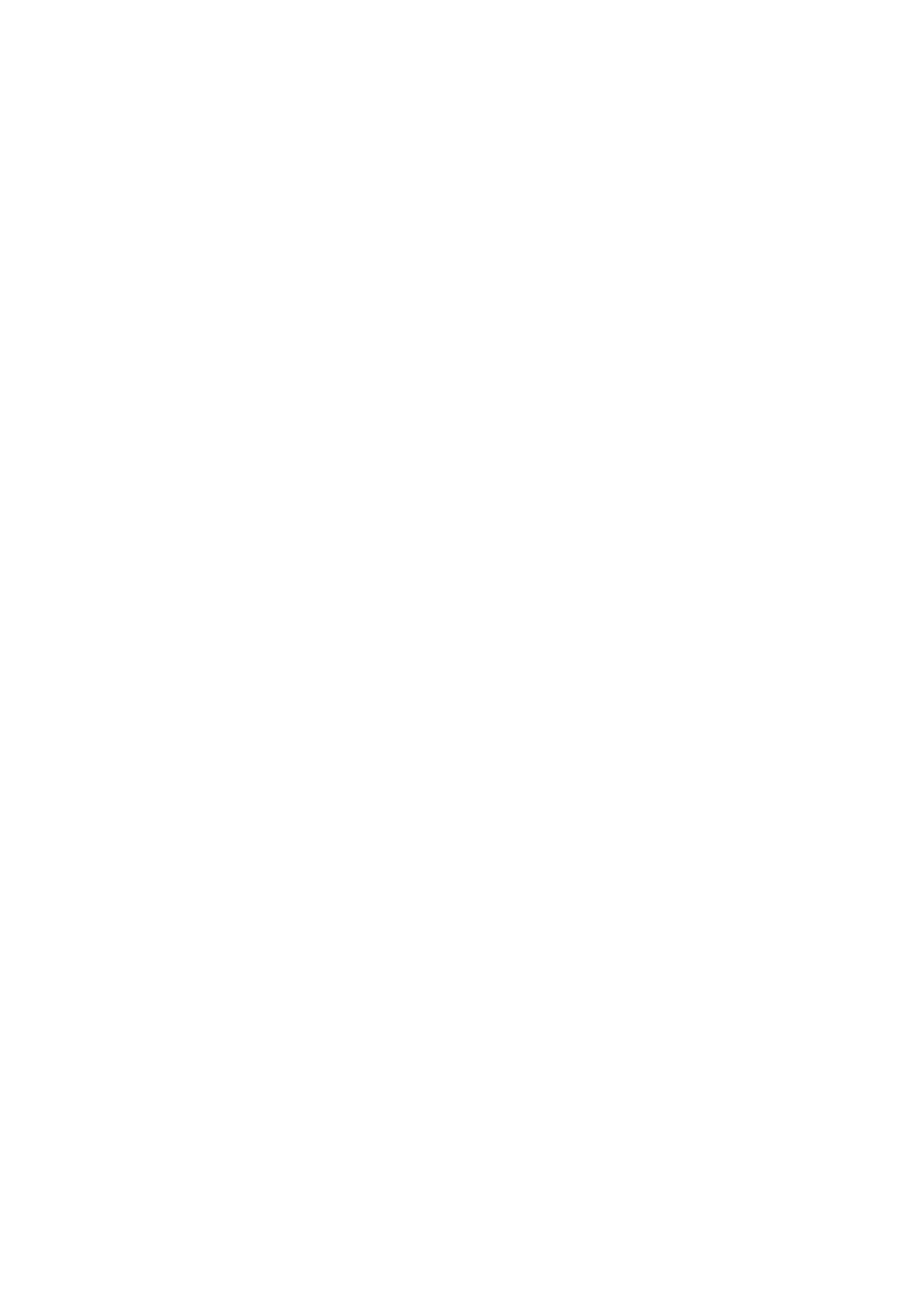*پژوهشنامهٔ انتقادی متون و برنامههای علوم انسانی*، پژوهشگاه علوم انسانی و مطالعات فرهنگی ماەنامۀ علمی (مقالۀ علمی ــ پژوهشی)، سال بیستم، شمارۀ پنجم، مرداد ١٣٩٩، ٣٥–۴۸

# نقدی بر کتاب روشر شناسي مطالعات ديني (تحريري نو)

سيدمحمدرضا تقوى\*

### جكيده

هدف از پژوهش حاضر، نقد کتاب ر*وشر شناسی مطالعات دینی (تحریری نو)*، تألیف احسد فرامرز قراملکی (۱۳۹۲)، است. کتاب از دو بعد شکلی و محتـوایی ارزیـابی شـده اسـت. كتاب از نظر شكلي بيش تر شرايط مدنظر را دارد و مطلوب ارزيابي شد. بهلحـاظ محتــوايي در اکثر گفتارهای کتاب حائز نکات فنی است که می تواند خواننده را برای انجام پــژوهش، با رویکرد علم رایج، آماده کند. آنچه در محتوای اثـر یافـت مـی شـود تنقیحـی از اصـول موردقبول در روشهای تحقیق علم رایج است. مؤلف تـلاش زیـادی کـرده اسـت تـا بـا استفاده از متون دینی این اصول را مستندسازی کند، اما شــاکلهٔ بحـث همــان شــاکلهٔ علــوم رایج است. بهنظر میرسد، برای تحـول در مبحـث روش،شناسـی مطالعـات دینـی، تبیـین سلسلهمراتب دستگاه علم دینی و سپس تنظیم دستگاهی روششتاختی متناسب بـا نظـام جهان بيني، هستي شناسـي، و معرفـتشناسـي اســلام از ضـروريات جــدي ايــن مرحلــه از تلاشهای اندیشمندان حوزهٔ علم دینی بـرای نیـل بـه علـوم انسـانی ـــ اسـلامی فـاخر و تمدن ساز است.

**كليدواژهها:** نقد كتاب، روششناسي، علم رايج، مطالعات ديني.

\* استاد روانشناسی بالینی، دانشکدهٔ علوم تربیتی و روانشناسی، دانشگاه شیراز، عضو پژوهشکدهٔ تحـول علــوم انسانی و اجتماعی دانشگاه شیراز، mtaghavi@rose.shirazu.ac.ir

تاريخ دريافت: ١٣٩٨/١٠/١٥، تاريخ پذيرش: ١٣٩٩/٠٣/١٨

Copyright © 2018, IHCS (Institute for Humanities and Cultural Studies). This is an Open Access article distributed under the terms of the Creative Commons Attribution 4.0 International, which permits others to download this work, share it with others and Adapt the material for any purpose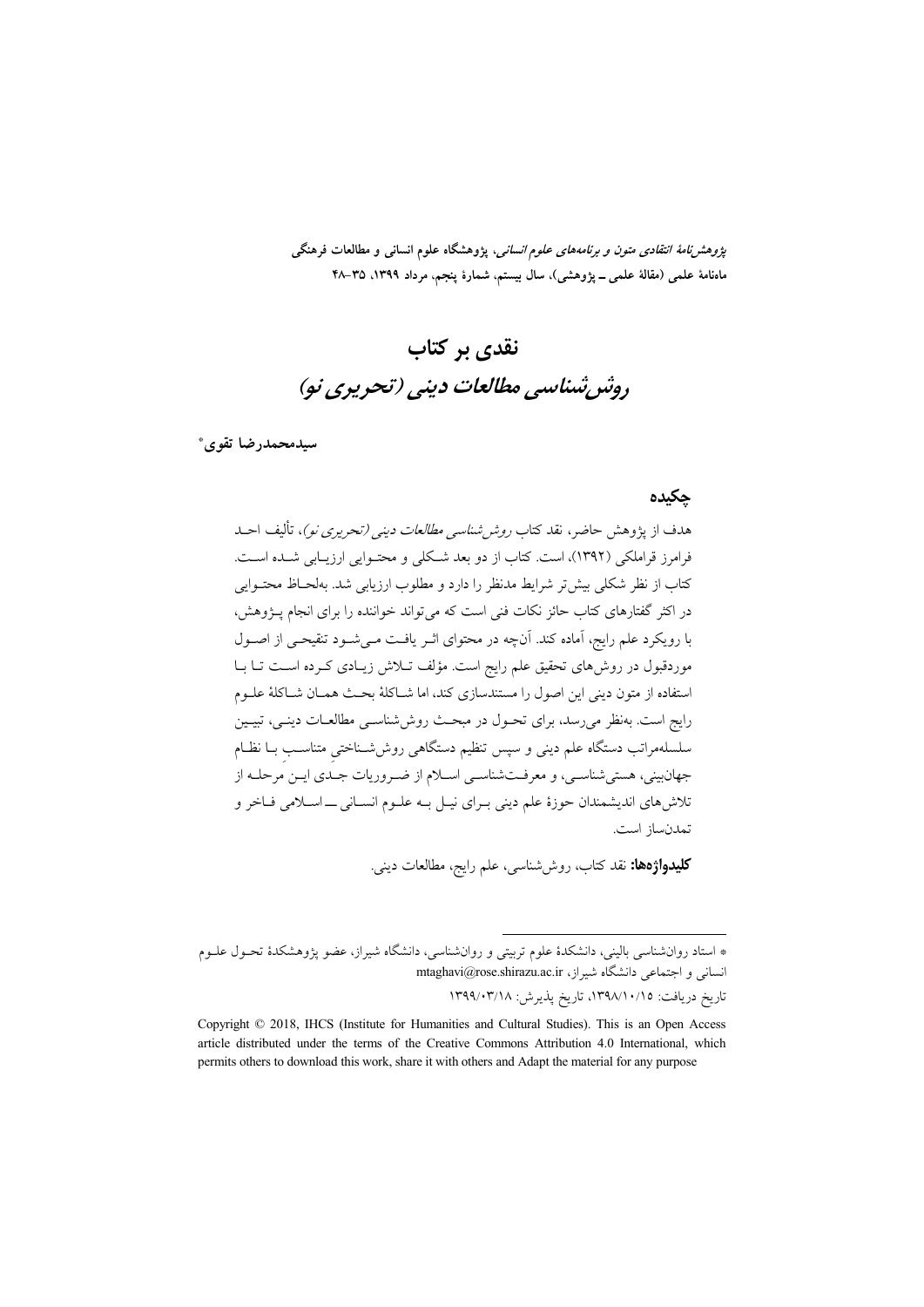۳۶ پژو*هش نامهٔ انتقادی متون و برنامههای علوم انسانی،* سال بیستم، شمارهٔ پنجم، مرداد ۱۳۹۹

## 1. مقدمه

تاریخچهٔ «علوم انسانی ــ اسلامی» یا «علم دینی»، به مفهومی که امروزه مطرح اسـت، حــدوداً به نیم قرن پیش بازمی گردد. این موضوع را میتوان در موضع گیریهای اندیشمندان جهـان اسلام به علم رايج (جنبهٔ سلبي) يا نظريههاي نظريهپردازان علم ديني بـهمنظـور رفـع نقيصـهٔ علم رايج (جنبة ايجـابي) ملاحظـه كـرد (موسـوى ١٣٩١؛ ايمـان ١٣٩٢؛ خسـرويناه ١٣٩٢). موضع گیریهای اندیشمندان جهان اسلام به علم رایج نه به مفهـوم تحقیـر علــم رایــج و نــه نادیدهگرفتن دستاوردهای مثبت آن بوده اسـت. علــم رایــج نتیجــهٔ تــلاش۵هــای دانشــمندان فراوانی است که با نگاه به پدیدههای مشهود نشئهٔ مادی دنیا، قوانین حاکم بـر آن را متناسـب با جهانبینی، اهداف، خواستهها، و نیازهای خود استخراج کردهاند. لیکن نقد ادیـان آن اسـت كه بازهٔ اين دانشها در محدودهٔ «تولد تا مرگ» انسان طراحي شـده اسـت. حـال چنــانچــه هستی و خلقت انسان هدف مند فرض شود و اینکه انسان عقبهای دارد و بـه جـایی وصـل است و قرار است از طریق علم و عمل عوالم وجودی بالاتر را در خود تحقق بخشـد، نگـاه به هستی، اهداف، خواستهها، و نظام نیازهای چنین انسانی متفاوت خواهد شد.

برای دست یابی به علم دینی راه دشواری پیش روی اندیشمندان جهان اسلام قـرار دارد، اما هرگز نباید از دستاوردهای گذشته غفلت کرد؛ زیرا حرکت از نقـص بـه کمـال، برمبنــای داشتهها و مکتسبات انسان و اسـتفاده از معلومـات فعلـي، بـهمنظـور حـل مجهـولات آتـي امکانپذیر است و راه دیگری تصور نمیشود. ازجملـه دسـتاوردهای علـم دینـی شناسـایی رویکرد تهذیبی بهمنزلهٔ رویکردی سادهانگارانــه، غیرعملیــاتی، غیرمــؤثر، و حتــی رەزن علــم ديني است.

العطاس، دانشمند مسلمان مالزيايي، از اولين كساني بود كه بــه برخــي دادههــاي مخــالف علم رایج با شریعت اسلام واکنش نشان داد. لیکن راهحلبی کـه او در دهــهٔ ۱۹٦۰ مـیلادی پیشنهاد میداد، زدودن آثار مخالف دین از علم رایـج بـود کـه بـه راهحـل «تهـذیب علــم» معروف شد. او نیز اخیراً موضع بسیار رادیکال¤ری دربرابر علم دینی دارد (موســوی ۱۳۹۱). امروزه انديشمندان علم ديني نقاط منفي رويكرد تهــذيبي، ازجملــه ناهمــاهنگي و التقــاط در دستگاه علم دینی و وهن اسلام، را بهدرستی شناسایی کردهاند و باور دارند کـه بایــد از ایــن رويكرد يوهيز كنند (باقرى ١٣٨٢: ٢٤٩-٢٤٩).

امروزه شکل پیچیدهتر و جدیــدتری از التقــاط در دســتگاه علــم دینــی وجــود دارد کــه شناسایی آن هوشیاری بیش تری طلب میکند. ازجمله اینکه محقق آگاهانــه یــا ناآگاهانــه بــا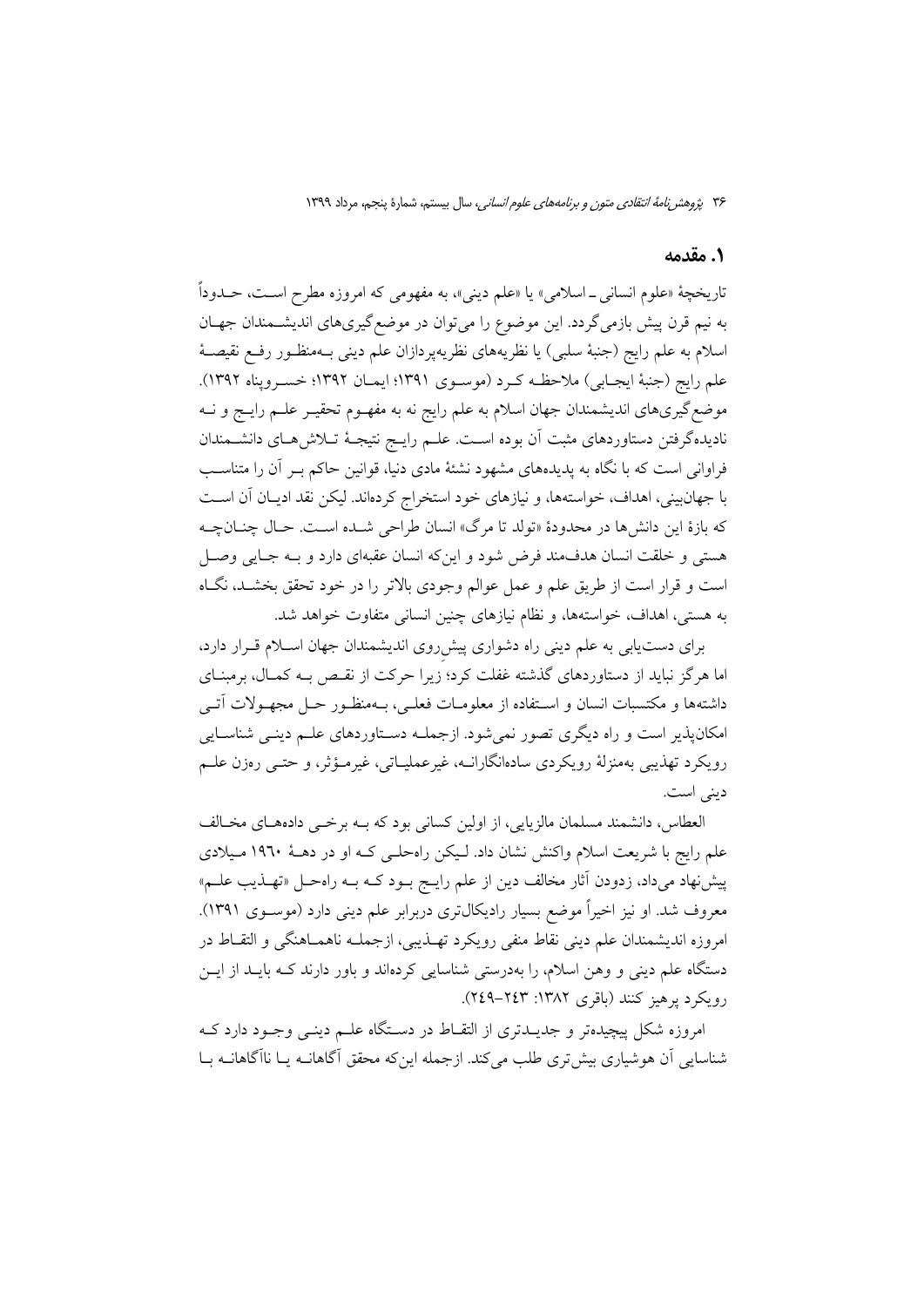پذیرفتن چهارچوب فکری علم رایج یا روششناسی علم رایج درپی استخراج علم دینـی یـا روششناسی علم دینی میرود. وقتی محقق علم دینی بیان میکند: «در عرصهٔ علـوم تجربـی معاصر گوش شنوایی برای داعیههایی که علمی انگاشته مـیشـوند، امـا بـر تجربـه اسـتوار نیستند، وجود ندارد» (بـاقری ۱۳۸۲: ۲۲۱)، حکایـت از آن دارد کــه محقــق علــم دینــی، بــا پذیرش چهارچوبهای علم رایج، به نظریهپردازی علم دینی مبادرت میورزد.

خوشبختانه در دههٔ اخیر کتاب های زیادی در زمینهٔ علـوم انسـانی ــ اسـلامی چـاپ شـده است. یکی از این کتابها *روش شناسی مطالعات دینی (تحریری نو)* (فرامرز قراملکی ۱۳۹۲) است که برای نخستینبار در سال ۱۳۸۵ منتشر شد و تا سال ۱۳۹۲ به چـاپ هشتم رسـید. هدف این نوشتار نقد این کتاب است. ازآنجاکه دستیابی به علوم انسانی ـ اسلامی، بهدلیـل پیچیدگی های خاص این مسیر، تلاشی گسترده و فراگیر نیاز دارد، لازم می آید کـه از طریــق نهضت نقد و تعامـل و تضــارب افكــار بــه ايــن مهــم نائــل آمــد. پرواضــح اســت، جايگــاه نظریهپردازان در این مسیر جایگاهی بس والاست، ضمن آنکه نقد واقع بینانــه نیــز مــیتوانــد این مسیر رشدآور را تسهیل کند.

## ٢. معرفي اجمالي اثر

کتاب *روش شناسی مطالعات دینی* تدوین نظاممند روش۵ا و مبانی دیــنپژوهـی، هــمچنــین تغییر نگرش، ارتقای دانش، توسعهٔ مهارت، و افزایش توانایی دینپژوهان را هدف خود بیـان کرده است. کتاب یک پیش گفتار و هفده گفتار دارد.

گفتار اول با ارائهٔ تعریفی از چیستی تحقیق و ارکـان فراینــد پــژوهشْ تمــایز برنامــهٔ پژوهشی از برنامههای اطلاعرسـانی، آموزشـی، و ترویجـی را بیـان مـیکنـد. چیسـتی مطالعات دینی، گسترههای عمدهٔ دین شناسی، و تلقی سنتی و جدیـد از مطالعـات دینـی موضوع گفتار دوم است. شیوههای افزایش بهرهوری برنامهٔ پژوهشی، روش هـا، مراحـل ارزیابی آن، و شرح وظایف مدیریت اجرایی و علمی در گفتار سوم آمده است. گفتـار چهارم دربارهٔ شایستگی اطلاعاتی بحث میکند که مواد اولیهٔ فرایند پـژوهش را تشکیل میدهد. گفتـار پـنجم بـر مسـئلهمحوربـودن تحقیـق تأکیـد دارد و بـا تمایزنهـادن بـین تحقیقهای موضوع محور و پژوهش های مسئلهمحـور، روش هـای طراحـی پــژوهش مسئلهمحورانه، ویژگیهای مسئله، و سنخشناسی آن را بیان میکند. تعریف پژوهش و اقسام أن موضوع گفتار ششم است. توصیف قواعـد راهبـردی موضـوع گفتـار هفـتم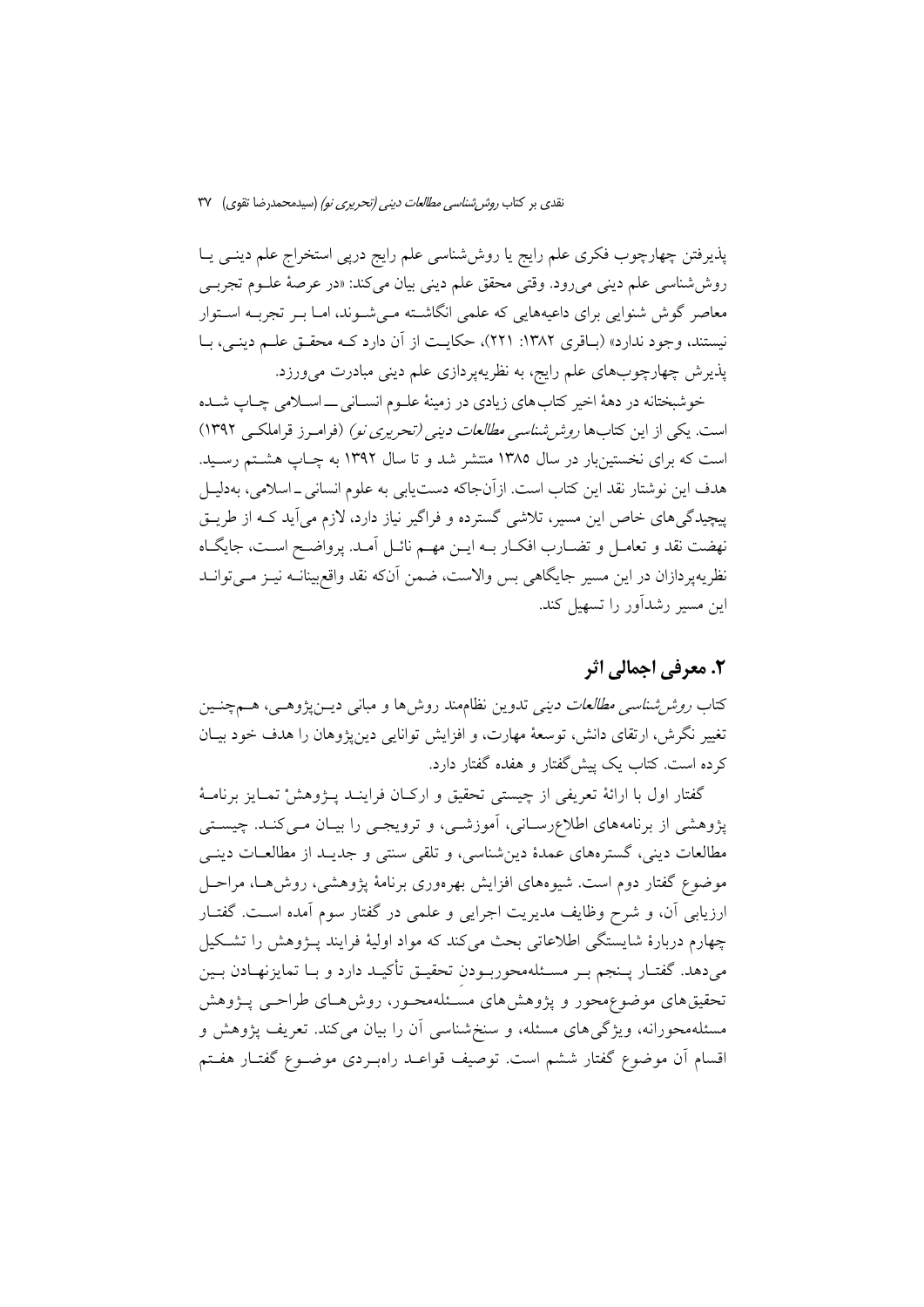۳۸ پژوهشر نامهٔ انتقادی متون و برنامههای علوم انسانی، سال بیستم، شمارهٔ پنجم، مرداد ۱۳۹۹

است. روششناسی استدلال در گفتار هشتم و رویآوردهای دروندینـی در گفتـار نهـم بیان میشود. رویآورد تحلیلی ــ منطقی در گفتــار دهــم و چیســتی مطالعــات تــاریخی، مراحل آن، و آفات این رویآورد از مباحث گفتار یازدهم است. گفتار دوازدهم هویت مطالعهٔ تطبیقی و مراحل اَن را بیان میکند. گزارشی از رویآورد پدیدارشناسی، اهداف و أرمان پدیدارشناسان، و نقد آن۱م موضـوع گفتـار سـیزدهم اسـت. مطالعـاتِ تجربــی، ویژگیها، و مراحل فرایند عملیاتی آن در گفتار چهاردهم آمـده اسـت. گفتـار پـانزدهم نمونـهاي از مطالعـات تجربــي در ديــنپژوهــي را ارائــه مــيدهــد. دربــارهٔ مطالعــات میان رشتهای، بهمنزلهٔ مهـمتـرین پیـام کتـاب، در گفتـار شـانزدهم بحـث شـده اسـت و درنهایت ارائهٔ نمونهای از مطالعات میانرشتهای در فرهنگ اسلامی پایانبخش گفتارهای کتاب است (فرامرز قراملکی ۱۳۹۲: ۲۰-۲۱).

## ۳. نقد محتوابی

## ۱.۳ محاسن

کتاب بیش تر گفتارهای خود را بـا «طـرح مسـئله» شـروع مـیکنـد. طـرح مسـئله موجـب آمادهکردن خواننده برای ورود به بحث و شامل آزمایشکردن درکِ ابتدایی خواننـده قبـل از ورود به مباحث اّن گفتار میشود که ابتکار مناسبی است. در اکثر گفتارهای کتاب چکیــدهای با عنوان «اَنچه گذشت»، بهعلاوهٔ تمرین، در انتهای هر گفتار وجود دارد که مشارکت فعـال، فهم، و نقد مباحث را برای خواننده تسهیل میکند.

نکتهٔ مثبت دیگر کتاب استفاده از منابع متعدد و فراوان در تنظـیم هــر گفتــار از جانــب مؤلف است. بهعلاوه، استفاده از دستهبنـدیهـای متعـدد در کتـاب و توضـيح مطالـب بـا جزئیات نسبتاً زیاد بر غنای مطالب افزوده است. همچنین در بسیاری از گفتارها مؤلف بــه ظرایف و نکات فنی|ی توجه کرده است که معمولاً در کمتر کتابی این جزئیات موردتوجه قرار می گیرد. بهلحاظ جامعیت اثر، کتاب موردنقد محدودهٔ وسیعی از موضـوعات را دربـر می گیرد، بنابراین جامعیت کافی دارد. کتـاب بـرای رسـاندن خواننـدهٔ کتـاب بـه اهـداف موردنظر خود از ابزارهای گوناگونی ازجمله بیان هدف، طرح مسئله به تفکیک هر فصـل، جدول، نمودار، خلاصهٔ گفتارها، تمرین، و آزمون استفاده کرده است. دقت در استنادات و ارجاعات اثر، رعایت اصول منبع،دهی، و رعایت امانت در استفاده از منابع از دیگـر نکـات مثبت كتاب است.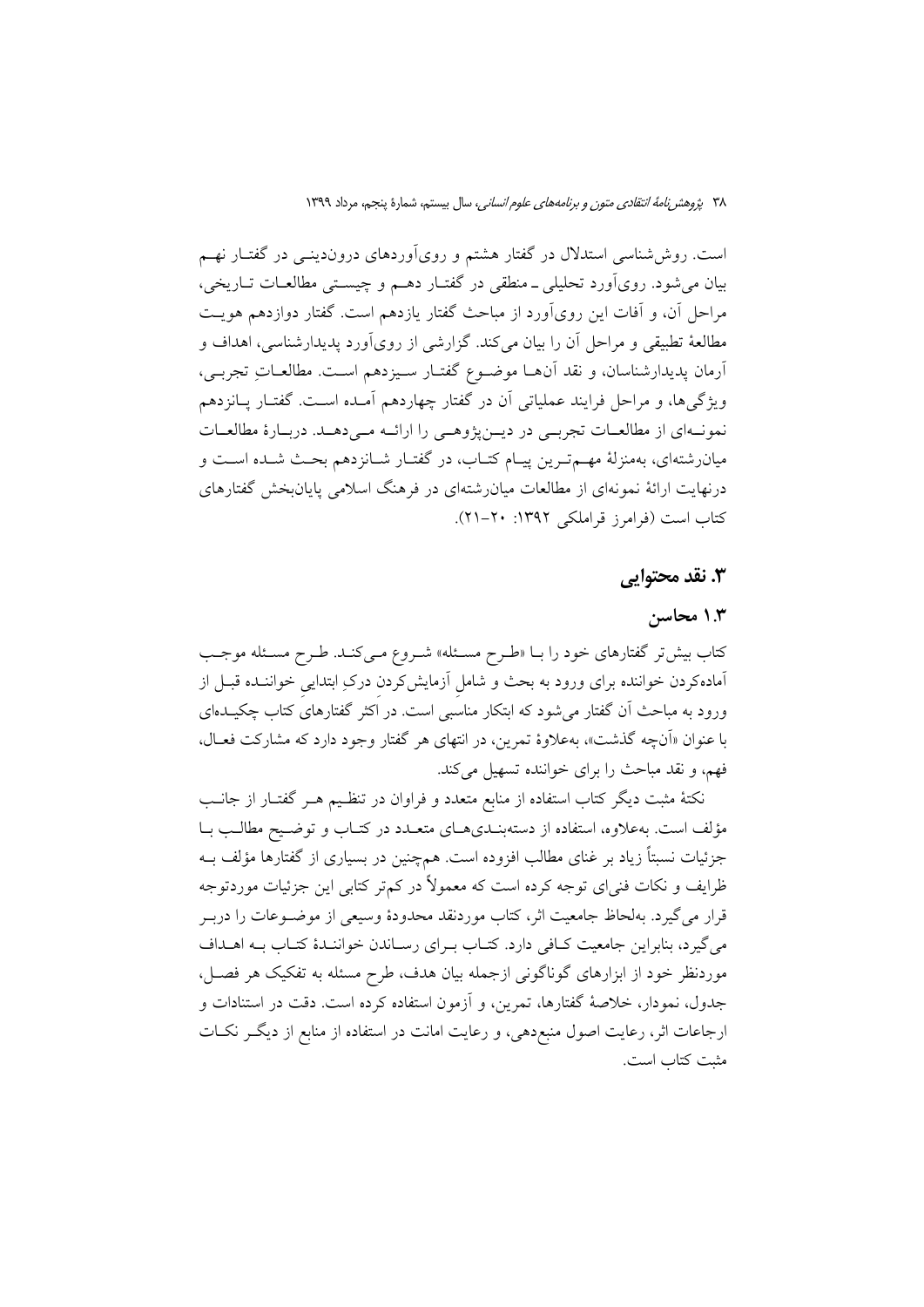نقدی بر کتاب *روش شناسی مطالعات دینی (تحریری نو)* (سیدمحمدرضا تقوی) ۳۹

## ۱.۱.۳ کاستی های اساسی

براساس عنوان و پیش گفتار کتاب، هدف از تألیف کتاب تدوین روششناسی مطالعاتِ دینـی بوده است. مؤلف کتاب حوزهٔ مطالعات دینی را در سطح وسیعی شـامل روانشناسـی دیـن، جامعهشناسي دين، فلسفة دين، تاريخ اديان، علم اخــلاق، علــم فقــه، علــم كــلام، مطالعــات بینررشتهای، و مطالعات تطبیقی در نظر گرفته است. بنابراین انتظار است در زمینههای علمــی موردبحث روششناسی مطالعات دینی را مطرح کنــد. بــهنظـر مــی]یــد برداشــت مؤلــف از مطالعات دینی در اکثر گفتارهای کتاب نوعی تقلیل گرایی مطالعات دینی بهسمت علوم رایــج باشد. نویسنده در صفحهٔ ٦٤ به این نکتهٔ ظریف اشاره مـیکنـد و بـین روانشناسـی دیـن و روانشناسی دینی یا بین جامعهشناسی دین و جامعهشناسی دینـی تفـاوت قائـل مـیشـود. تفاوت اساسی بین علم رایج و علم دینی نیز در همین نکتهٔ مکتوم نهفته است، گرچه ظـاهراً در جایی از کتاب هم این تفاوت تبیین نمی شود.

روانشناسی دین یا جامعهشناسی دین رشتههایی با ماهیت علمی بهمعنـای علـم رایـج و متداولاند که در مبانی، تعریف، روش، تبیین، معیـار صـدق علـم، و… از علـم رایـج تبعیـت مي كنند، هرچند موضوع موردمطالعهٔ آنها با دين مـرتبط اسـت. در ايـنجـا ديـن پديـداري مطرح است كه محقق درصدد مطالعهٔ آن است. این نوع مطالعـه نــوعی مطالعــهٔ بــروندینــی محسوب مي شود و لازم نيست محقق اين رشته چنـدان اطلاعـات وسـيعي از ديـن داشـته باشد. درواقع در این مطالعه اصل دین موردتفحص نیست، بلکه امـور مـرتبط بـا دیـن مثـل پی آمدها، تبعات، علل گـرایش فـرد یـا جامعـه بـه دیـن، و خصوصـیات روانشـناختی یـا جامعهشناختی افراد یا جوامع دیندار و سکولار موردمطالعه است. با این ملاحظه و با همـین محتوا (بهغیراز ۲ یا ۳ گفتار کتاب) می توان نام کتاب را از «روش شناسی مطالعات دینبی» بـه «روششناسی مطالعات علمی» تغییر داد. حتی اگر مؤلف «ی» نسبت بـه «دیـن» را اضـافه نمی کرد، شاید کم تر محل اشکال بود. دراین صورت این امکان بود که مطالعـات دیــن را بــه مطالعاتِ برونديني «دين» يا تجربي ديـن نسـبت داد و محتـواي كتـاب را بـا عنـوان كتـاب هماهنگ فرض کرد.

چنانچه بنا بود روششناسی مطالعات دینی از حیث تعامل دیــن بــا نیازهــای اجتمــاعی امروز انسان تدوین شود، لازم بود تعاملی بین نظریههای علم دینی موجود با مباحث کتـاب برقرار شود، لیکن این اتفاق نیفتاده است. مهـمترین رویکردهـای علـم دینـی، کـه انتظـار می رفت مباحث کتاب تعاملی با آنها داشته باشد، رویکرد استنباطی (أیتالله جوادی أملی)،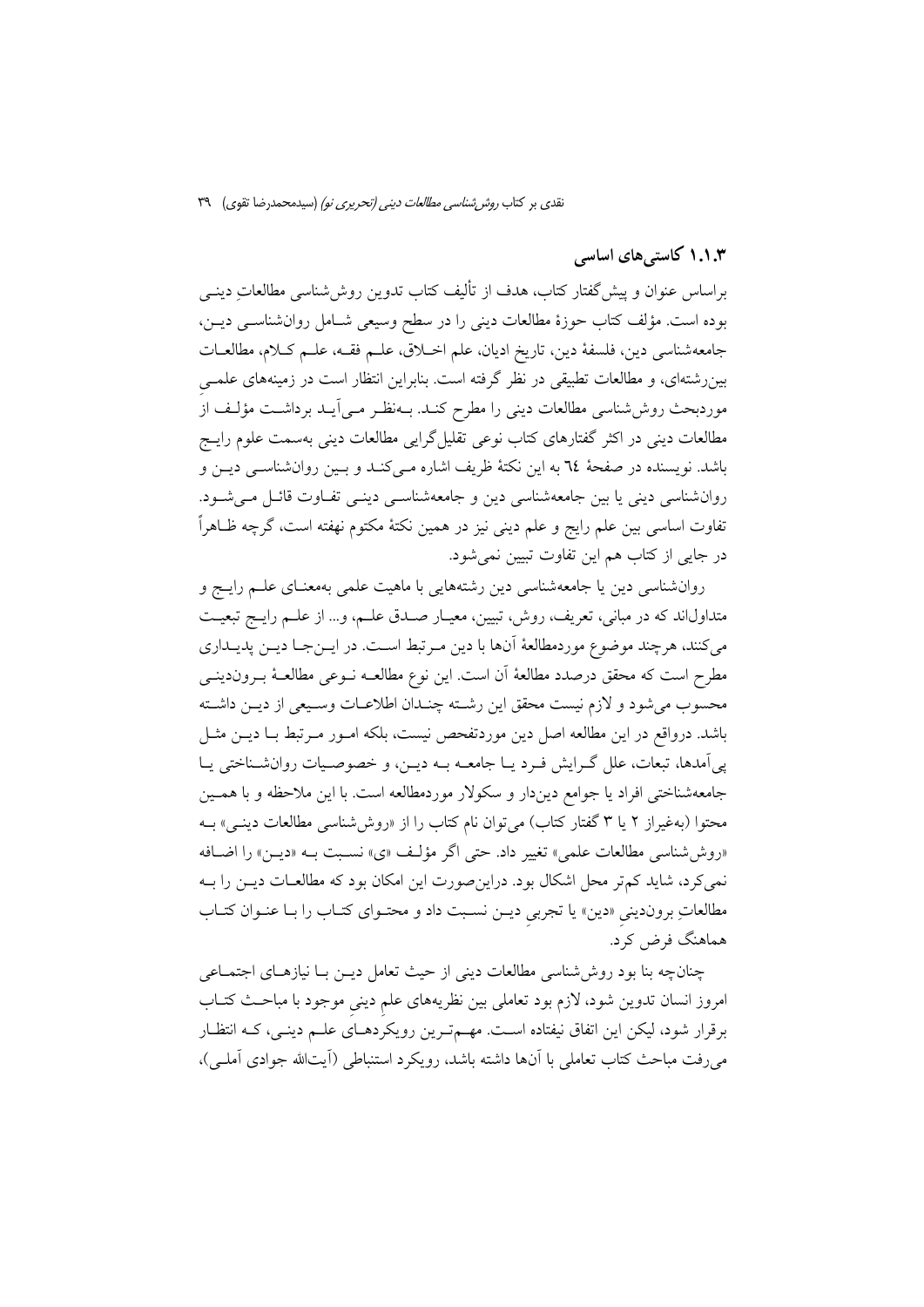### ۴۰ پروهشر *نامهٔ انتقادی متون و برنامههای علوم انسانی،* سال بیستم، شمارهٔ پنجم، مرداد ۱۳۹۹

نظريهٔ علم ديني مبنايي، ارزشي \_اجتهـادي (آيــتالله مصـباح يــزدي)، رويكــرد فرهنگســتان علوم اسلامی، رویکرد علم دینی شهید صدر، رویکرد علـم دینـی اجتهـادی (علـی عابـدی شاهرودي)، نظريهٔ حاكميت جهانبيني ديني (مهـدي گلشـني)، نظريــهٔ تأسـيس علــم دينــي (خسرو باقرى)، ونظرية علم قدسى (سيدحسين نصر) است، اما هيچيک از اين نظريههـا بـا مباحث كتاب تعامل ندارد.

ظاهراً كتاب رسالت خود را تدوين روش،شناسـي مطالعــات دينــي بــه مفهــوم علــوم انسانی \_ اسلامی موردنیاز جامعه میداند، اما درعمل به نفع علوم متداول جهت دارد. کسـانی که در زمینهٔ علم دینی تعمقاتی دارند تأیید میکنند که ساختن دسـتگاه علــم دینــی بــا مبنــای علم رایج ناممکن است؛ زیرا تمام بخشهای یک دستگاه فکری، از جهانبینی مـرتبط بــا اَن دستگاه فکری (شامل هستی شناسی، انسان شناسـی، معرفـتشناسـی، روش(شناسـی، و…) تــا فلسفهٔ علم، فلسفهٔ مضاف علم، و سپس روشهـای متناسـب بــا اَن دســتگاه فکــری، منــابع جمع[وری دادهها، تدوین نظـام موضــوعات موردمطالعــه، مطالعــهٔ نیازهــا، اســتفاده از منــابع مختلف معرفت، نحوهٔ هماهنگکردن منابع معرفتی متفاوت، معیار صدق گزارههـا، و… همــه ىاىد كاملاً ھماھنگ ىاشىند.

درمجموع، بین مبانی کتاب و دانش روز سازواری برقرار است. لیکن بایــد دیــد کــه این مبانی چه مقدار با معیارهای دینی و اسلامی سازگار است. ازآنجاکه این معیارها در دیدگاه علم دینی موردقبول عام (بین متخصصان) قرار نگرفتهانــد (و مبــانی خاصــی در این کتاب ادعا نمی شود که موافق معیارهای دینی و اسلامی و متفاوت با مبانی و اصـول علم رايج باشد)، بنابراين بهسختى مىتوان ميزان مغايرت يا موافقت مبانى پذيرفتــهشــدهٔ کتاب با مبانی علم دینی را روشن کرد. لیکن این مقدار معلوم است که دو دیـدگاه علــم رایج و علم دینی در هستی شناسی و معرفت شناسی متفاوتاند. بنـابراین انتظـار مـیرود خروجی این دو دستگاه علمی در مبحث روششناسی نیز متفـاوت باشـد. معنـای ایــن سخن این نیست که کتاب موردنقد سهمی در پیش برد علم ندارد. درمجموع این کتـاب برای جامعهٔ ما مفید است. چاپ آن هم لازم بوده است و درحد بالایی مـیتوانــد بــرای پژوهش گرانی که مایل اند با رویکرد علم رایج پژوهش کنند، کمککننده باشد. لـیکن در پیشبرد علم دینی، که دغدغهٔ این سالهای نظام مقدس جمهوری اسلامی بوده است، سهم چندانی ندارد.

محتوای اثر با عنوان کتاب تاحدی ناهماهنگ است. آنچه در محتوای اثر یافت مـیشـود تنقیحی بر اصول موردقبول در روش۵ای رایج علم است. البته مؤلف تـلاش زیـادی کـرده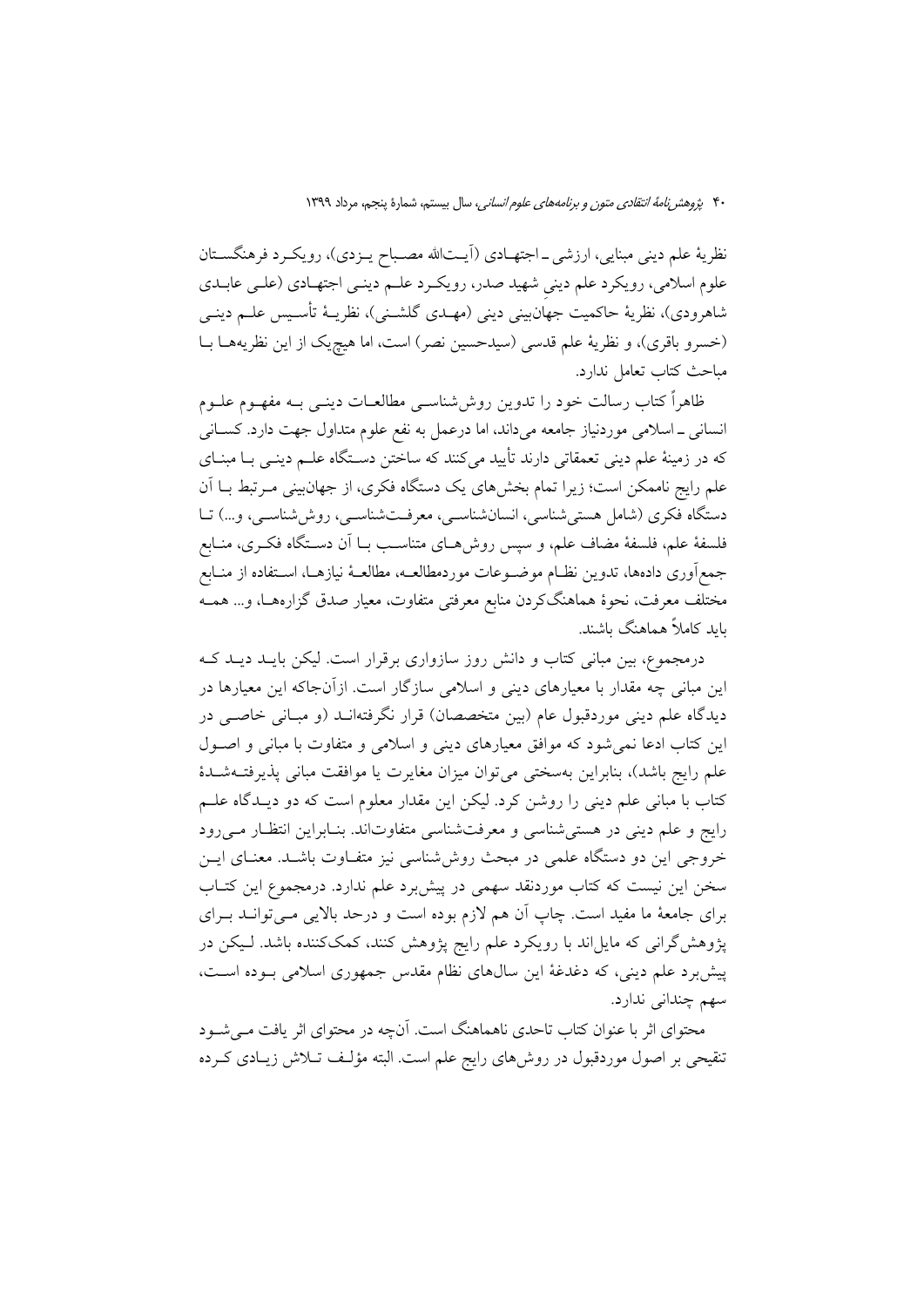است تا با استفاده از متون مختلف دینی این مـوارد را مستندسـازی کنـد، امـا شـاکلهٔ بحـث همان شاکلهٔ علوم رایج است. در اینجا برخی از تفـاوتهـای علـم رایـج و علـم دینـی در سیزده بند خلاصه میشود. بر این اساس، خواننده میتواند قضاوت کند کـه تـا چـه انــدازه، باتوجهبه تفاوتهای دو دستگاه فکری علم رایج و علم دینی، امکان دارد که شاهد خروجـی روش شناختی یکسانی برای این دو دستگاه فکری باشیم.

۱. تعریف علم در دو دستگاه علم دینی و علم رایج متفاوت است. در علم دینی خداونــد به همهٔ امور آگاه است (بقره: ۲۳۱) و به انسانهای کامل این علم را آموخته است (وَعَلَّــمَ آدَمَ الأَسْمَاء كُلُّهَا. بقره: ٣١). بنابراين علم ديني بايد بهگونهای تعريف شود کـه علــم خــدا و نبــي مکرم اسلام (ص) در رأس قرار گیرد؛

۲. علم دینی اعم از علم تجربی است و دانشهای نقلی و عقلـی (تجربـی، تجریــدی، و شهودي) را شامل مي شود؛

۳. غایت علم دینی متفاوت از غایت علم رایج است. غایت علم دینی تقرب بــه خداونــد و كسب مقام خليفة الهي است؛

٤. نظام موضوعات علم ديني متفاوت از نظام موضوعات علم رايج اسـت، چــون غايــت متفاوت است، بنابراین نیازهای فردی و اجتماعی برای نیل به این غایت متفاوت می شوند؛

۵. تعریف متغیرها لزوماً در دو نوع علم یکسان نیســت، گرچــه ممکــن اســت اشــتراک لفظی باشد. مثلاً در علم دینی افسردگی اعم از افسردگی مذموم و افسردگی ممــدوح اســت، لیکن در علم رایج مطلق افسردگی بیماری محسوب میشود؛

٦. روش علم دینی اعم از روش تجربی است و روشهای تعقلی (حِکمی)، شـهودی، و نقلی (اجتهادی و تفسیری) را شامل می شود؛

٧. در علم ديني معيار صحتِ علم اعم از تأييد تجربي اسـت و داشـتن حجيـت شـرعي، كارآمدي، و نداشتن تعارض با غايت علم را شامل مي شود. هم چنين مفهوم درست و غلـط «معياري» است، نــه «هنجــاري». معيــار صــحت در علــم دينــي فعــل، قــول، و ســيرهٔ امــام معصوم (ع) و يا منطق حاكم بر موارد مذكور است. اصالت با واقعيت موجود نيسـت، بلكـه اصالت از آن سنتهاى لايتغير الهي است؛

۸ در زمینههایی مثل حکم ربا در اقتصاد، که شرع مقــدس حکــم قطعــی دارد، پــژوهش برای تغییر حکم راه ندارد، گرچه می توان برای تبیین شـکل هـای جدیـد آن و امـور مربـوط يژوهش را ادامه داد؛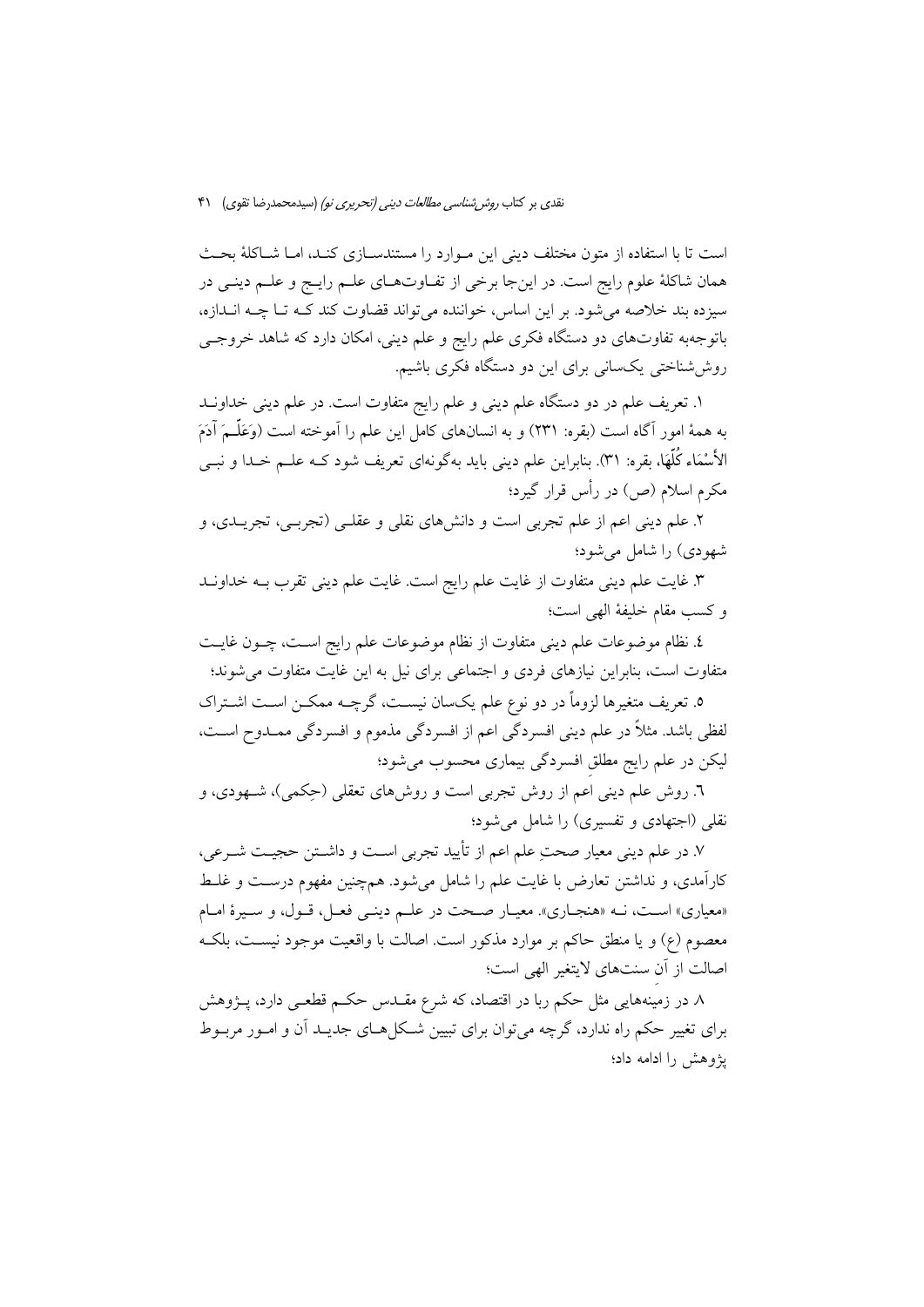۴۲ پژوهشر *نامهٔ انتقادی متون و برنامههای علوم انسانی،* سال بیستم، شمارهٔ پنجم، مرداد ۱۳۹۹

۹. در علم دینی بررسی تأثیر متغیرها فقط درحد رفتار آشـكار (كـنش مشــهود) نیســت، بلکه فراتر از آن تأثیر یک پدیده در بینش و گرایش فرد و جامعه مــدنظر قــرار مــی گیــرد. از نظر رتبی تأثیر گرایش (نیت) مهمتر از تأثیر بینش و کنش است؛

۱۰. جهتگیری حل مسائل در دو دستگاه علمی با یـکدیگـر متفـاوت اسـت. در علــم رایج مسئله بهنفع رفاه مادی حل می شود. در علم دینی هم حل مسئله (بهمنظور آرامش فــرد و جامعه) و هم جهت أن (بهسمت تقرب) مدنظر است. چنانچه واقعیت برخبی پدیـدهـا درراستای سنتهای الهی نباشد، وظیفهٔ دستگاه علم دینی است کـه در آن بخـش۵هـا ورود و بهنفع تحقق سنتهاى الهى عمل كند؛

۱۱. منشأ علم در دو دیدگاه متفاوت است. در علم رایج منشأ علم عــالَم طبیعــت اســت. در علم ديني علاوهبران از طريق مطالعهٔ نفس (معرفت نفس) و مطالعهٔ كتــاب تــدويني عــالَم *(قرآن*) علم حاصل میشود. در علم رایج منشأ علم زمینی، امــا در علــم دینــی منشــأ علــم از عالَم بالا و تمركز أن در جان نبي مكرم اسـلام (ص) اسـت. در علـم دينـي، از نظـر رتبـي، علمي كه از عالَم بالا و جان نبي مكرم اسـلام (ص) و فعـالشـدن جـدول وجـودي انســان بهدست میآید در مقایسه با علمی که از طریق مطالعهٔ پدیدهها از طریق عالَم خارج بهدسـت می آید (علم حصولی) جایگاه بالاتری دارد (بدیعی ۱۳۸۲: ۷۷–۸۸)؛

۱۲. در علم دینی همهٔ جنبههای پدیده در عالَم و نشئهٔ مادی دنیا هویدا نیست. خلقـت از مراحل و عوالمي عبور كرده است كه در وضعيت كنوني پديدهها تأثير مي گـذارد. عـالَم دنيـا نازلترین نشئهٔ حضور اشیا و پدیدههاست (صورتی در زیر دارد آنچه در بالاستی). بنـابراین بايد راهي براي مطالعهٔ پديدهها در عوالم وجودي بالاتر يافت. عبور از عـالَم مـاده و طبيعـت به عالَم ماوراءالطبیعه، ازجمله کشف لایههای عمیقتـر و اسـراری کـه در تعـالیم انبیـا (ص) نهفتـه اسـت و كشـف حقيقـت محمديـه (ص) درحـد تـوان و قابليـت قابـل (انســان)، از جهتگیریهای مهم عالِم علم دینی است. چیزی که در علم رایج مفهوم و جایگاهی ندارد؛

۱۳. نکتهٔ کلیدی دربارهٔ منابع مختلف معرفت در علم دینی ارتباط منابع مختلـف معرفـت با یکدیگر است. نباید شئون مختلف یک پدیده را از یـکدیگـر جـدا کـرد و آنگـاه آن را مطالعه کرد. توضیح بیش تر آنکه، نمی توان دستاوردهای علم را از مبادی آن، که عمــدهتــرین آنها هستی شناسی، معرفتشناسی، و روش شناســی اســت، جــدا فــرض کــرد. دســتگاهوارهٔ علمی مجموعهای منسجم اعم از مبادی، اصول، اهداف، و روش۵است که لاجرم بایــد تمــام بخشهای آن با هم از یک وحدت سعی و یکیارچه تشکیل شده باشند وگرنــه نظــامواره را تشکیل نخواهد داد و لاجرم فروخواهد ریخت. برای نمونه، تقوی (۱۳۹۷) نشــان داده اسـت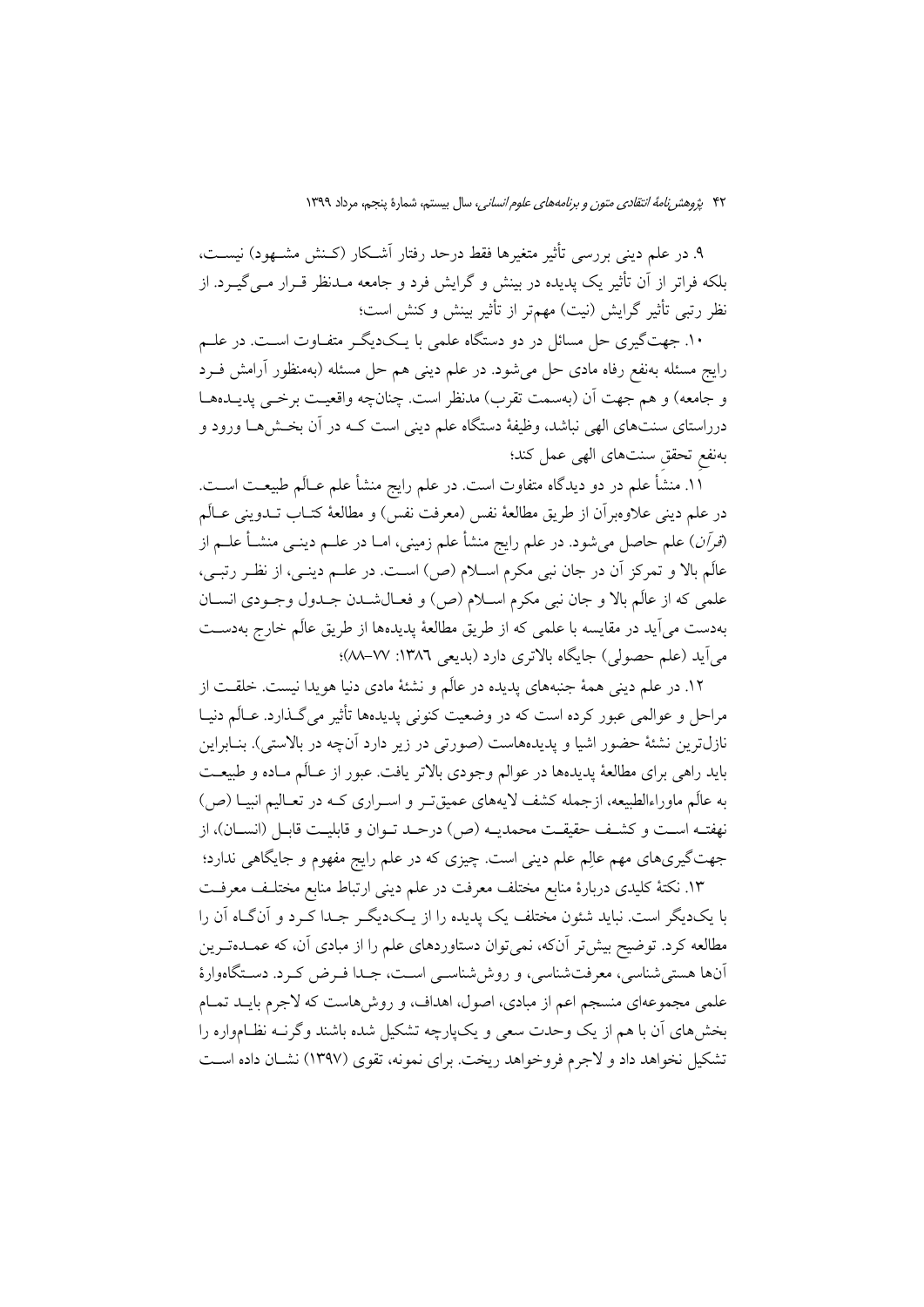نقدی بر کتاب *روش شناسی مطالعات دینی (تحریری نو)* (سیدمحمدرضا تقوی) ۴۳

که دو رویکرد اثباتگرایـی و اسـلامی بـه علـم تـا چـه انـدازه در مبـادی هسـتی شناسـی، معرفتشناسی، و روششناسی با یکدیگر متفاوتانــد (بـرای شــرح جزئیــات، بنگریــد بــه جدول ۱ در پیوست).

## ۲.۱.۳ کاسته های موردی

١. در صفحات ٥٠ و ٥١ كتاب، مؤلف گسترهٔ مختلف مطالعــات دينــي (جــدول ٢-٣) را بــه كلام، فقه، اخلاق، روان شناسی دین، جامعه شناسی دین، فلسفهٔ دین، و تـاریخ ادیـان تقسـیم می کند. درصورتی که روانشناسی دین و جامعهشناسی دین جزو رشتههای دینی نیستند، بلکه جزو رشتههای علوم رایج محسوب می شوند؛ زیرا این رشتههای علمبی دیــن را بــه مفهــوم اخص أن مطالعه نمي كنند، بلكه پيش ايندها و پي اَمدهاي مرتبط بــا ديــن را موردمداقــه قــرار میدهند. اگر سخن از مطالعـات دینـی باشـد، بایـد رشـتههـایی مثـل روانشناسـی دینـی و جامعهشناسی دینی مطرح شوند. بهعلاوه، سایر رشتههای موردنیاز جامعه می تواننـد بـا نگـاه دینی مطالعه شوند و در فهرست مطالعات دینی گنجانده شوند، مثل اقتصاد (درقالب اقتصـاد اسلامی) و به همین ترتیب تعلیم و تربیت، علوم سیاسی، حقـوق، مـدیریت، فلسـفهٔ تـاریخ، فلسفهٔ علم، فلسفهٔ مضاف علم، و بسیاری موارد دیگر. مشـخص نیسـت چـرا مؤلـف فقـط رشتههای محدودی را جزو طبقهبندی مطالعات دینی قرار داده و از سایر رشتهها صـرفنظـر كرده است؟

٢. مؤلف از دو نگرش سنتی و جدید به دین بحث می کند:

مراد از تلقی سنتی به دین نگرش دانشمندان سلف به دین، وحـی، و آمـوزههـای دینـی است که در فرهنگ اسلامی، از صدر اسلام تاکنون نزد دانشـمندان مسـلمان کـموبـیش بهعنوان تلقی واحد از دین رایج بوده است. مراد از تلقی جدید نیز دیدگاهی است ک از نیمـهٔ دوم در مغـربزمـین بـهتـدریج شـکل گرفـت و در قـرن بیسـتم رواج یافـت (فرامرز قراملکی ۱۳۹۲: ۵۲).

درواقع بحث از دو تلقى مختلف از يک دين واحد نيست، بلکه بحث از يک نگاه دينـي (نگاهی که ایشان آن را سنتی معرفی میکند) و یک نگاه ماتریالیستی و سکولاریستی (ک مؤلف أن را نگرش جديد به دين معرفي مي كند) است كه نمايندگان عمدهٔ أنهــا را فرويــد، ماركس، و دوركيم معرفي مي كند (همان: ٦٠). معيار مؤلف در تلقى امثال فرويـد و مــاركس به تلقى جديد از دين مشخص نيست. بعيد مى نمايد خود اين افراد داعيهٔ برداشـت جديــد از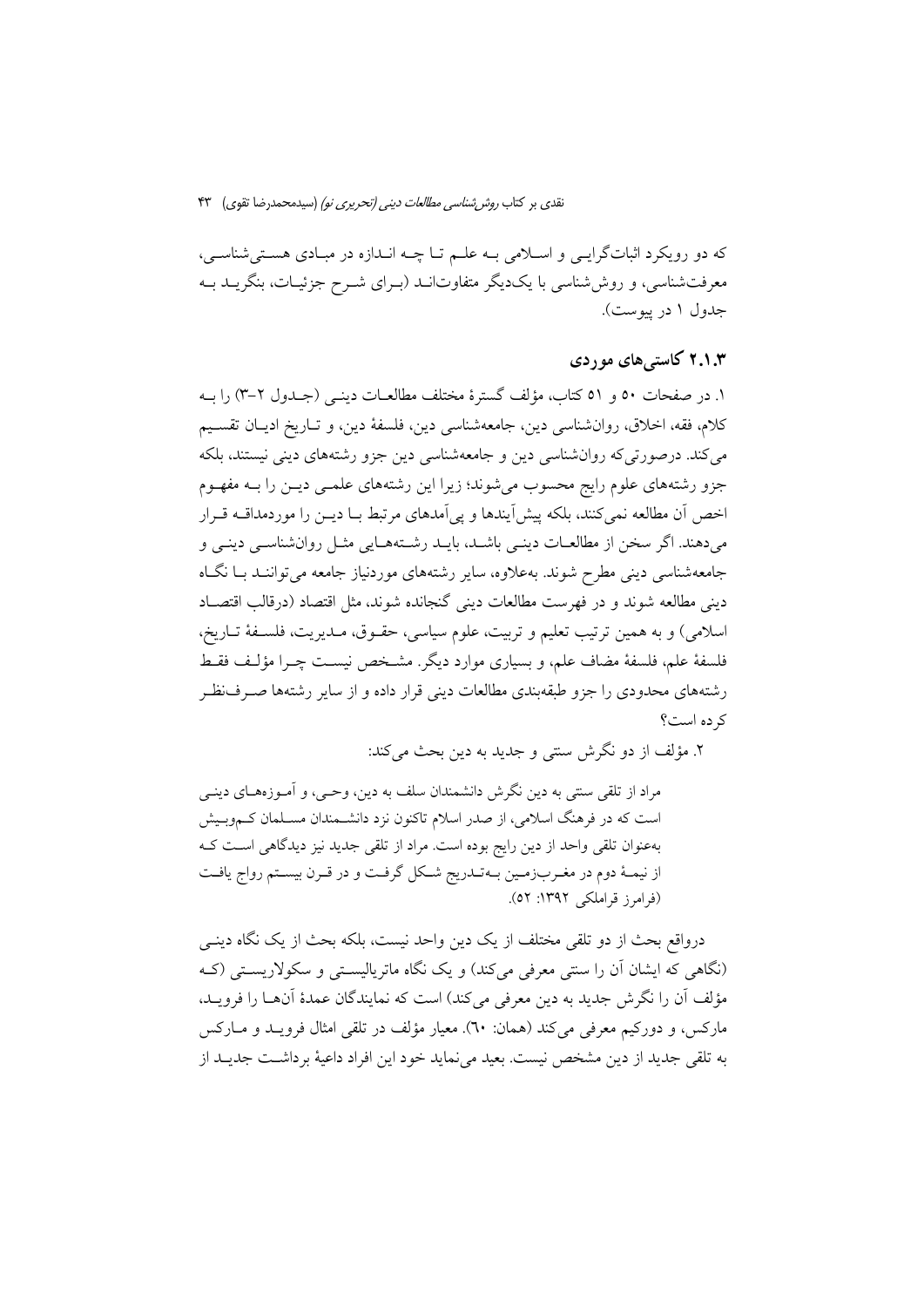دین را داشته باشند. اساساً معلوم نیست که نسبت این افراد با دین چیست؟ اگـر قـرار اسـت تلقی جدید از دین (به مفهوم درک لایههای عمیقتری از دین الهـی) ارائــه شــود، آیــا امثــال ملاصدرا و علامه طباطبایی تناسب بیش تری برای این عنوان ندارند؟

# £. نقد شکلی

چاپ نخست تا هشتم این کتاب از سال ۱۳۸۵ تا تیـر ۱۳۹۲ انجـام شـده اسـت. شـمارگان آخرین چاپ کتاب ۱۵۰۰ نسخه و شمارگان کل ۸ دوره چـاپ ۱۷۰۰۰ نســخه اسـت. ایــن کتاب را واحد نشر دانشگاه علوم اسلامی رضوی در ٤٣٠ صفحه در قطع وزيرى منتشر كرده است. حروفچینی و صفحهآرایی را ناشر بهعهده داشته است. ویراستار محمـود نظـریپـور است. طرح رو، طرح پشت جلد، و صحافی کتاب مطلوب است. صفحهآرایی کتـاب بسـیار مناسب است. کتاب با دقت زیادی چاپ شده است و اغلاط چاپی در آن مشاهده نمی شـود. رعایت قواعد نگارش کاملاً رعایت شده و ویرایش تخصصی کتاب سطح مطلوبی دارد.

بعد از ارائهٔ فهرست تفصیلی در دوازده صفحه و سخن ناشر در دو صـفحه، پـیش&فتـار در چهار صفحه بهقلم مؤلف ارائه مي شود. در پيش گفتـار مؤلـف هــدف از تــأليف كتــاب و موضوعات هفده گفتار بعدی را خیلی مختصر توضیح میدهد. کتاب در هر گفتار (بــهغیــراز گفتار پانزده) از خواننده میخواهد تا پاسخ خـود بــه مسـئلهٔ موردبحـث در آن گفتـار را در جدولهای ارائهشده بنویسد، سپس آن را با پاسخی که در گفتار مربوط آمده اسـت، مقایســه کند. در انتهای اکثر گفتارهای کتاب تمـرین گنجانــده شــده اســت. فهرســت اعــلام و منــابع فارسی و انگلیسی پایانبخش کتاب است.

کتاب پیش گفتار، فهرست تفصیلی، جمع بندی در پایان اکثــر گفتارهــا، تمــرین و آزمــون، جدول، و نمودار دارد كه در تمام موارد بهدرستي و بهجا استفاده شده است. مؤلف در تمـام گفتارها ورود بسیار خوبی داشته، اصطلاحات تخصصی را بهدرستی اسـتفاده کـرده، و آنهـا را در متن بهصورت روان و رسا برای فهم خواننده بهکار برده است. باتوجهبه مطالـب فــوق، می توان نتیجه گرفت که این کتاب از نظر شکلی وضعیت مطلوبی دارد.

## ٥. نتيجه گيري

درمجموع کتاب *روش شناسی مطالعات دینی* از نظر معیارهای صوری (شکلی) مطلبوب ارزیابی می شود. از نظر معیارهای محتوایی، درجایگاه کتاب روش تحقیـق، نکــات فنــی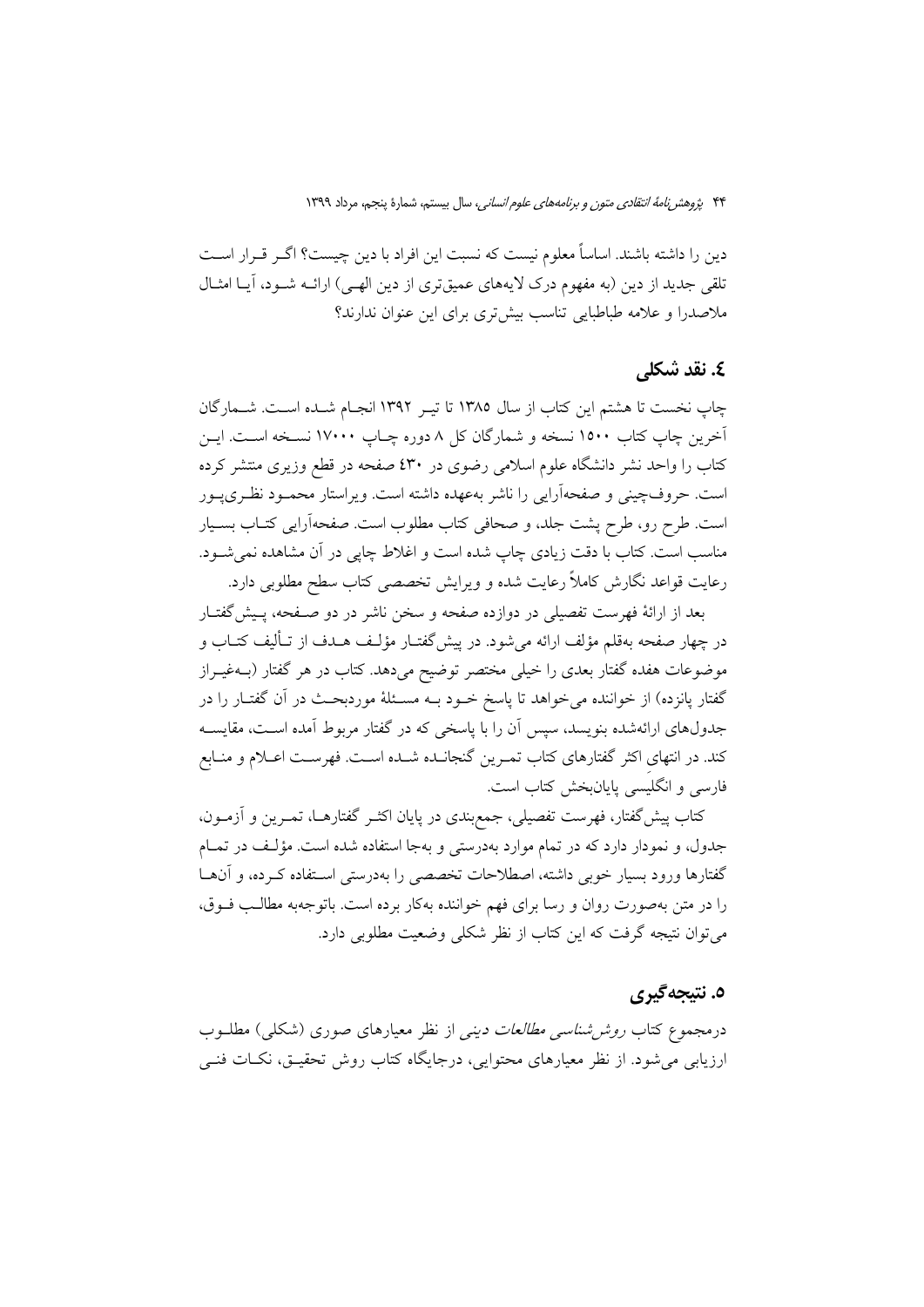ارزش مندی دارد که انتشار آن را، از حیث اصیل بودن بهمعنای سهیم بودن در پـیش بـرد علم، توجیهیذیر می کند. لیکن عنوان کتاب، که مدعی است روش شناسی مطالعات دینـی را ارائه میکند، با محتوای کتاب ناهماهنگ است. رفع این ناهماهنگی توجه به این ســه نكته را مى طلبد:

۱. چنانچه روش شناسی مطالعات دینی بخواهد بــه نیازهــای روز جامعــهٔ علمــی پاســخ گوید، حتماً باید بتواند با مباحث و دیدگاههای مرتبط با علم دینی پیوند بخورد؛

٢. معمولاً بدون تبيين سلسـلهمراتـب معرفـت نمـي تـوان مسـتقلاً بحـث روش شناسـي مطالعات دینی را مطرح کرد. سلسلهمراتب معرفت ارتباط طولی بسین عناصبر تشکیل دهنـدهٔ دستگاه معرفتـی را تبیـین مـیکنـد (ایمـان ١٣٩١: ٣٠٠). بحـث روششناسـی ذیـل بحـث معرفتشناسي و بحث معرفتشناسي ذيل بحث هستي شناسي تعريـف مـي شـود. در كتـاب موردنقد، مؤلف بدون بيان جايگاه هستي شناسي و معرفتشناسي، مســتقيماً روش(شناســي را بررسی می کند. فقدان تبیین این جایگاهها نشان می دهد که مؤلف معنای علم را همان معنــای رايج علم فرض كرده است. درغيراين صورت، مؤلف بايـد ابتـدا مرزبنـديهـاي خـود را در هستی شناسی و معرفت شناسی با دیدگاههای رقیب (علم رایج) ترسیم میکرد، سپس فضـای بحث روش شناسی را می گشود، مگر اینکه به این قائل باشیم که این فرایند در علـم متـداول و علم دینی با یکدیگر تفاوتهای ماهوی ندارد؛

۳. بهنظر می٫رسد که در دستگاه فکری علم رایج سلسلهمراتب معرفت از هســتیشناســی شروع می شود، اما در دستگاه علم دینـی جهــان بینـی الهــی و قــوانین و ســنتهــای لایتغیــر بالادست فلسفهٔ هستی قرار میگیرند، بهنحویکه کل مراحل بعدی سلسلهمراتب معرفت را تحت تأثير خود قرار مي دهند (همان: ٣٠١–٢٠٤).

از کتاب<sub>ی</sub> با عنوان *روش شناسی مطالعات دینی* معمولاً انتظار می رود کــه بــا تبیــین مبــادی تفاوتهاي بين علم رايج و علم ديني نشان دهد كه چگونه مي تـوان بــه علــم دينــي دســت یافت. برای وضوح بیش تر برخی کارهای علمی تأثیرگذار معرفی میشوند کــه در پاســخ بــه نیازهای علمی/کاربردی جامعهٔ اسلامی امروز مـا در حیطـهٔ روششناســی علــوم انســانی ــــ اسلامی انجام شدهاند.

ايمان و كلاته ساداتي (١٣٩٢) و خسرويناه (١٣٩٢) تلاش كردهاند تا بحث علـم دينـي و روششناسی حاکم بر آن را متناسب با سه نکتهٔ فــوق ارائــه دهنــد. شــهید صــدر (بــهنقـــل|ز خسرویناه ۱۳۸۳) برای اثبات حجیت استقرای ناقص، که محل اشکال جـدی در اسـتنتاجات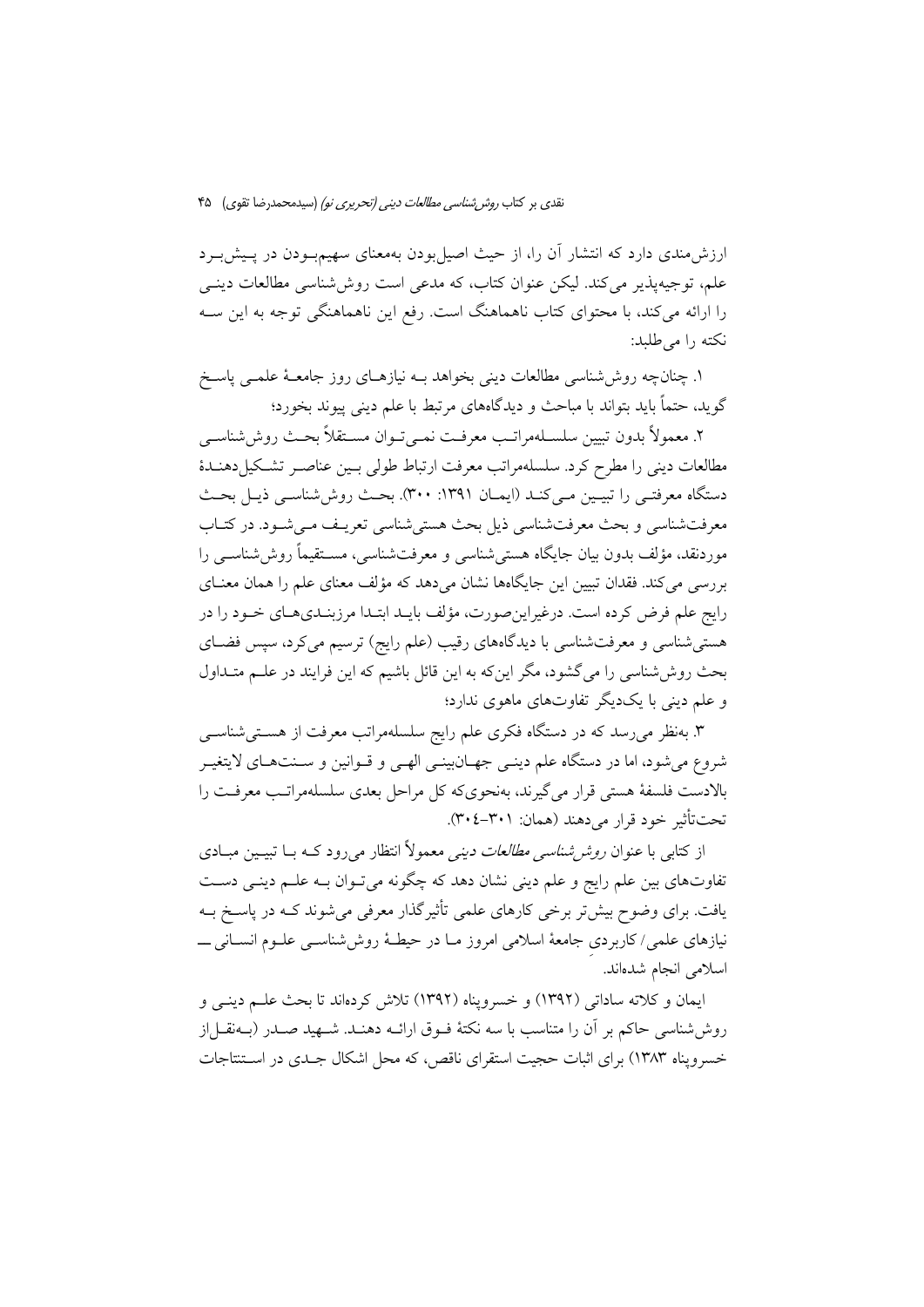۴۶ پژو*هش نامهٔ انتقادی متون و برنامههای علوم انسانی،* سال بیستم، شمارهٔ پنجم، مرداد ۱۳۹۹

علمي است، نظريهٔ مهمي ارائه كرده است كه مي تواند به تحـولات شـگرفي در زمينــهٔ علــوم منتهی شود، گرچه هنوز برخی اشکالات جزئی بر آن وارد است. علـی عابـدی شـاهرودی (۱۳۷۰) ضمن نقد حسی گری استقرایی، پوزیتیویسم منطقی، و ابطال پـــذیری تجربــی، نظریـــهٔ جدیدی با عنوان تئوری نقدپذیری بهمنزلهٔ جایگزین ملاک صحت در علوم رایـج مطـرح کرده است. بهنظر می رسد که برای تحول در مبحث روش شناسی مطالعـات دینـی، تبیـین سلسلهمراتب دستگاه علم دینی، سپس تنظیم یک دستگاهِ روششناختی متناسـب بــا نظــام جهان بینی، هستی شناسی، و معرفـتشناسـی اسـلام از ضـروریات جـدی ایــن مرحلــه از تلاش های اندیشمندان حوزهٔ علم دینی بـرای نیـل بـه علـوم انسـانی ــ اسـلامی فـاخر و تمدن ساز باشد.

#### ييوست

| علوم انسانی اسلامی                                                                                                                                                                                                                                                                                                                                                        | اثباتگرایی                                                                                                                                                                                                                                                                                                                                                                                                                                    |                     |
|---------------------------------------------------------------------------------------------------------------------------------------------------------------------------------------------------------------------------------------------------------------------------------------------------------------------------------------------------------------------------|-----------------------------------------------------------------------------------------------------------------------------------------------------------------------------------------------------------------------------------------------------------------------------------------------------------------------------------------------------------------------------------------------------------------------------------------------|---------------------|
| ــ عالَم هستي أيات (كلمات وجودي) حق است.<br>ـ نظام علت و معلولي بر جهان حاكم است.<br>ـ خداوند همهٔ موجودات عالم را بهسوي كمال<br>شايستهٔ اّنها هدايت ميكند.<br>ـ هستي از عوالم متعدد وجودي متشكل است.<br>_در جهان هستي درعين وحدت كثرت وجود<br>دارد، اما کثرتی غیراصیل که درنهایت به وحدت<br>بازمي گردد.<br>ـ أفرينش جهان هستي غايتمند و خداوند غايت<br>همهٔ موجودات است. | ــ در مطالعهٔ رفتار اجتماعی امکان ارائهٔ واضح<br>روابط علت و معلول وجود دارد.<br>ـ موجوديت جهان اجتماعي اساساً عيني است<br>و بالاتر از آگاهی انسانی، که امری ذهنی است،<br>قرار دارد.<br>ـ در تحلیل رفتار اجتماعی انسانها، اختیار و<br>ارادهٔ اَزاد جایگاهی ندارد.<br>ــ انسانها تحت جبريت متكي بر قوانين علَّى،<br>که دارای خصیصهٔ احتمالی است، رفتار<br>ميكنند.<br>ـ دنیای اجتماعی شبیه دنیای طبیعی است و<br>میتواند به همان روش مطالعه شود. | مبادى<br>هستىشناسى  |
| ــ علم انسان اقسام حقیقی و اعتباری دارد.<br>_انسان برای شناخت هستی توانایی دارد.<br>ـ معيار اعتبار علم مطابقت با نفس لامر (منظر امام<br>مبين «ع») است.<br>ــ عقل در هندسهٔ معرفت دینی منزلتی رفیع دارد.<br>ـ مقام لايقفي انسان از طريق ادراكات فوق بهطور<br>عقلی (قلبی) تضمین میشود، در این صورت<br>یکی از مهمترین راههای کسب معرفت راه دل و                              | _هدف اصلی اثباتگرایی کشف روابط علّی<br>بین پدیدههای مشاهدهشدنی است.<br>ـ هرچیزی که نتوان اَن را مستقیم مشاهده کرد،<br>نمیتوان بهمنزلهٔ معرفت معتبر یا جزئی از تبیین<br>معتبر دربارة پديدههاي اجتماعي موردملاحظه<br>قرار داد.<br>ـ معرفت و شناخت دنیای اجتماعی براساس<br>اصول تجربي امكانپذير است.                                                                                                                                             | مبادى<br>معرفتشناسى |

جدول ۱. مبادی هستیشناسی، معرفتشناسی، و روششناسی اثباتگرایی و علوم انسانی اسلامی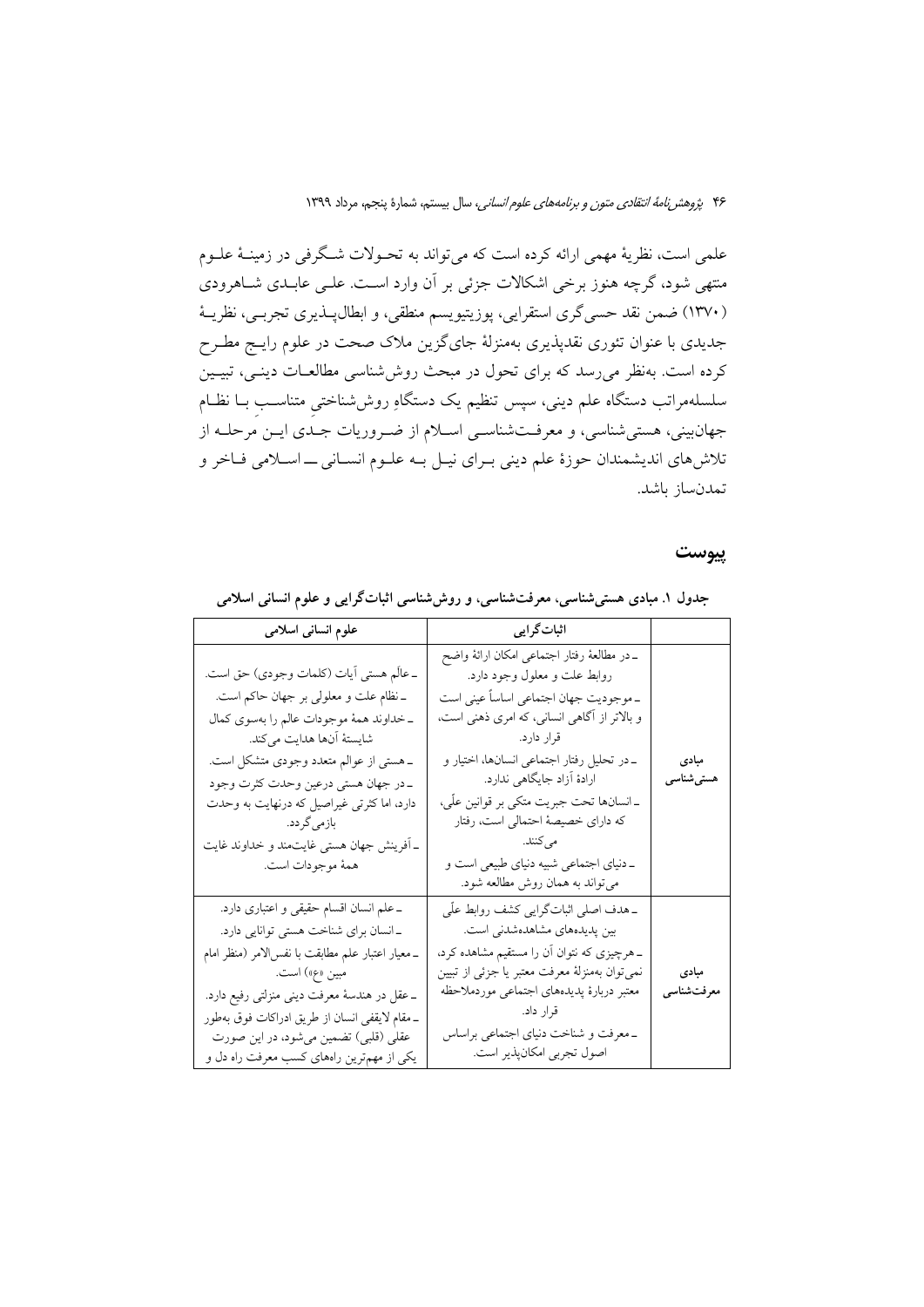| دریافتهای درونی است که از طریق تقوا و                                            | ـ علم جداسازي حقايق از ارزشها را بررسي      |          |
|----------------------------------------------------------------------------------|---------------------------------------------|----------|
| تهذيب نفس ميسر ميشود.                                                            | می کند. علم مبتنی بر ارزش اعتبار و حجیت     |          |
| _براي درک معارف حقه تمام ساحتها                                                  | کافی ندارد، زیرا ارزشها اموری اعتباریاند و  |          |
| (ظرفیتها)ی ادراکی انسان باید (متناسب) فعال                                       | فاقد واقعیتی تجربی و بیرونی، چنانکه         |          |
| شوند.                                                                            | اثبات گرایان بهصراحت معناداری عناوین        |          |
| ـ ارزش ادراكات حسى وتجربى ارزش مقدمى                                             | اخلاقي را انكار كردهاند.                    |          |
| و ابزاری است برای دستیابی به ادراکات عقلی                                        | ـ کسب معرفت معتبر و پایا در علوم اجتماعی    |          |
| که در نوع خود سه ویژگی کلیت، ضرورت، و                                            | مشابه علوم طبیعی است و میتواند به همان      |          |
| دوام را دارند، درغیراین صورت ادراکات حسی                                         | روش مطالعه شود.                             |          |
| (بهخوديخود) معرفتزا نيست و حجيت                                                  | _علم، بەمنزلۀ فرايند كشف حقيقت، كاملاً      |          |
| نخواهد داشت.                                                                     | سازمانیافته، منظم، خالی از تعصب و           |          |
| ـ معارف وحیانی، که با ژرفاندیشی در متون                                          | پیشداوری، و مورداتفاق نظر اجتماعاتی از      |          |
| اصیل دینی بهدست می آید، با تفسیر درست و                                          | انديشمندان است.                             |          |
| روش.ند معرفتزا خواهد بود.                                                        | ــ علم قياسي است و به همين لحاظ از سطح      |          |
| ـاتحاد علم و عالِم و معلوم.                                                      | عام و انتزاعی به سطح جزئی و واقعی منتقل     |          |
|                                                                                  | مي شود.                                     |          |
|                                                                                  | ـ دوگانهپنداری سوبژه و ابژه                 |          |
| _روش تجربهٔ حسی فقط بهمنزلهٔ مقدمه و                                             | _براساس اين مدل، معرفت معتبر و پايا از      |          |
| بسترسازی برای خردورزی موردتأیید دین است.                                         | طریق توسعهٔ فرضیاتی حاصل میآید که با        |          |
| ــ عقل درمقام پیامبر درونی و باطنی از منابع                                      | مشاهدات تجربي أزمون شود.                    |          |
| اسلامی شمرده میشود، تاأنجاکه روش تعقلی                                           | ـ مدل اساسی تحقیق مدل فرضیهای ـ قیاسی       |          |
| نهفقط مورد تأييد دين است كه دين دربارهٔ آن                                       | است. براساس این مدل، معرفت معتبر و پایا از  |          |
| توصیه و تأکید دارد.                                                              | طریق توسعهٔ فرضیاتی حاصل میآید که با        |          |
| ـ روش با موضوع (ابزار معرفت با منابع معرفت)                                      | مشاهدات تجربي أزمون شود.                    |          |
| تناسب دارد.                                                                      | _اندازهگیری و کمیسازی رفتار انسان بهلحاظ    |          |
|                                                                                  | عینی و اَماری امکانپذیر است، البته این حالت |          |
| ــ هر دو روش تعقلی و تجربی زمانی ارزش.ند<br>خواهد بود که کاربست أن درراستای علوم | با شکستن و خردکردن جهان به وقایع متعدد و    |          |
| انسانی (با جهت الهی) باشد.                                                       | مجزا از یکدیگر امکانپذیر است که در این      |          |
| ـ بین عقل و وحی سازگاری برقرار است (عدم                                          | وضعیت متغیرها را میتوان جداسازی و           | مبادى    |
| تعارض واقعى بهرغم برخى تعارضات ظاهرى                                             | دستکاری کرد.                                | روششناسى |
| در برخي موارد).                                                                  | ــ خالبي از ارزش بودن مهمترين ملاحظهٔ       |          |
|                                                                                  | مطلوب طي تحقيقات علمي است.                  |          |
| _امهات علوم انسانی اسلامی از وحی گرفته                                           | ـ بي طرفي و عينيتگرايي شخصي در فرايند       |          |
| مي شود.                                                                          | تحقیق ضرورت دارد.                           |          |
| ــ تدوين رابطهٔ بين متغيرها هماهنگ با نظام                                       | ــ هرگونه روش متافیزیکی، که مستلزم کاربست   |          |
| تشریع و تکوین انجام میشود.                                                       | روش تعقلی منهای تجربهٔ حسبی باشد، به        |          |
| ـ قول و فعل انسان كامل ملاک صحت است.                                             | شكَست محكوم است.                            |          |
| ۔درک کلام حِکمی امام معصوم (ع) برای درک                                          | _روش اشراق یا دریافتهای شهودی، که           |          |
| لايەھاي عميقتر واقعيت لازم است.                                                  | براساس علم حضوري براي انسان حاصل            |          |
| ــ بين تطهير نفس و ادراک لايههاي عميقتر                                          | مي شود، بي معنا و فاقد حجيت لازم معرفتي     |          |
| واقعيت تناسب برقرار است.                                                         | است.                                        |          |